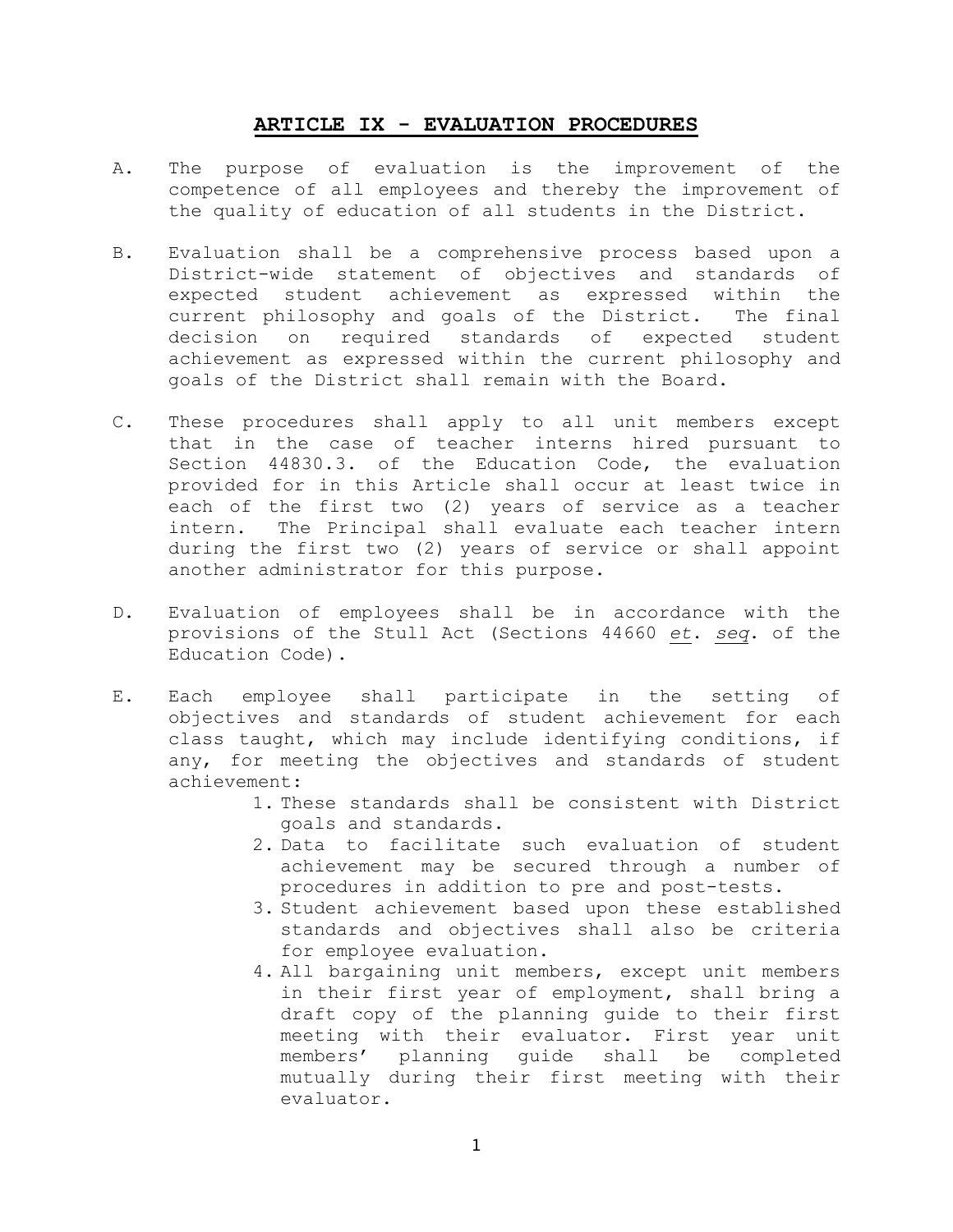- F. Certificated management employees shall have the responsibility for completing written evaluation reports and submitting copies thereof to the employees evaluated. Such reports shall be based on at least two (2) formal class observations. The employee shall be given the opportunity to sign the evaluation signifying only that the employee has read it and not necessarily that the employee agrees with it. Certificated management evaluators are responsible for the content of evaluation reports and information obtained from other sources shall be clearly identified, documented, corroborated by other sources. Tenured employees who have served in the District for at least five (5) years in tenured status and who have received an overall proficient or better rating on their most recent previous evaluation shall have the option to select the certificated management evaluator whom they prefer, according to the following process, and subject to the limitations contained therein:
	- 1. At the beginning of each school year, the names of certificated management evaluators shall be emailed to all employees and posted on employee bulletin boards at all schools and other work sites of the District. There shall be at least twenty-four (24) hours notice, informing employees where and at what time sign-up for evaluators will take place.
	- 2. The number of evaluatees for which each certificated management evaluator is responsible shall be clearly shown.
	- 3. Tenured employees scheduled for evaluation during the year shall have the option of selecting from among the designated certificated management evaluators at the employee's work site by signing up for specific managers on a first-come, first-serve basis.
	- 4. This process shall continue until each certificated management evaluator has received the number of identified evaluatees for which the evaluator is scheduled to evaluate, or the sixth week of school, which ever happens first.
	- 5. In cases where an evaluatee, through this process, must choose an evaluator who the evaluatee believes is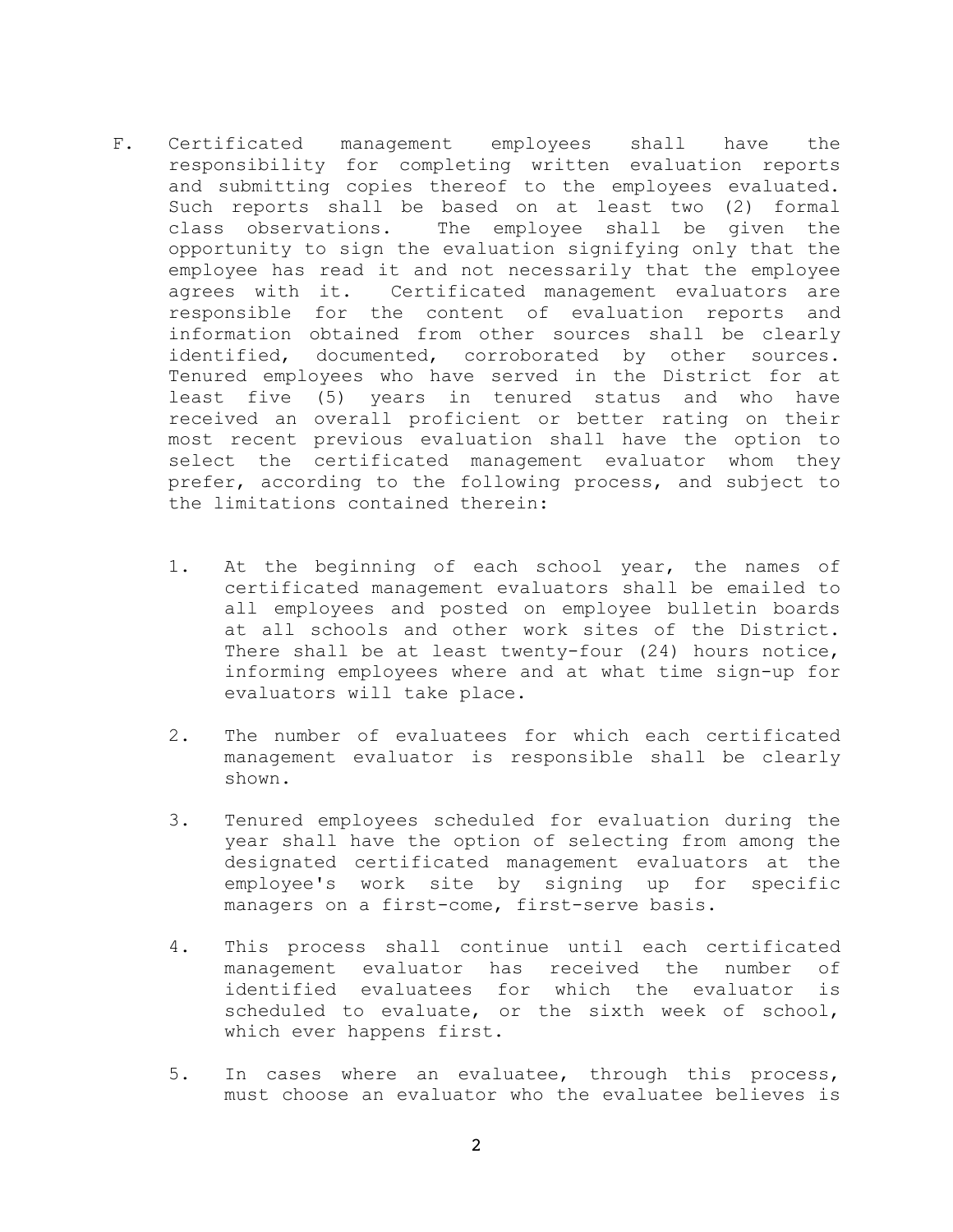not appropriate, the evaluatee may submit a request for a change of-evaluator to the site principal, who shall forward the request to the Assistant Superintendent of Human Resources. Any such request shall be made no later than the 8<sup>th</sup> week of the beginning of the work year for unit members. Upon receipt of the request the Assistant Superintendent shall grant a change of evaluator to the evaluatee. The alternative evaluator shall be selected at the discretion of the Assistant Superintendent from other evaluators at the site or in the District at large.

6. Evaluation and assessment of employees shall involve an additional evaluator when requested by the employee within the evaluation cycle.

An individual conference to discuss the evaluation shall be held at least sixty (60) days prior to the end of the school year. The employee may submit a written response to the evaluation. The employee shall have five (5) working days in which to submit the written response, and up to five (5) additional working days with the approval of the Principal or Assistant Superintendent of Human Resources.

Summative Evaluation report(s) and any written response or any statement regarding the conference shall be filed in the employee's personnel folder in the District Human Resources Office. Summative evaluation information contained in employee personnel files shall be available only to those persons authorized by law to review such information. If, however, the employee feels that the procedures for evaluating have not been followed, s/he may file a grievance on that basis, in which case the evaluation will bear an attached statement on its face that a grievance is being processed. Until that grievance is resolved, the evaluation shall not become a permanent record.

G. If a unit member is under a plan of assistance, the written observation forms shall include reference to the plan and the progress or lack of progress the unit members has made on the plan in accordance with the annual evaluation timeline mutually agreed to by SVFT and the District.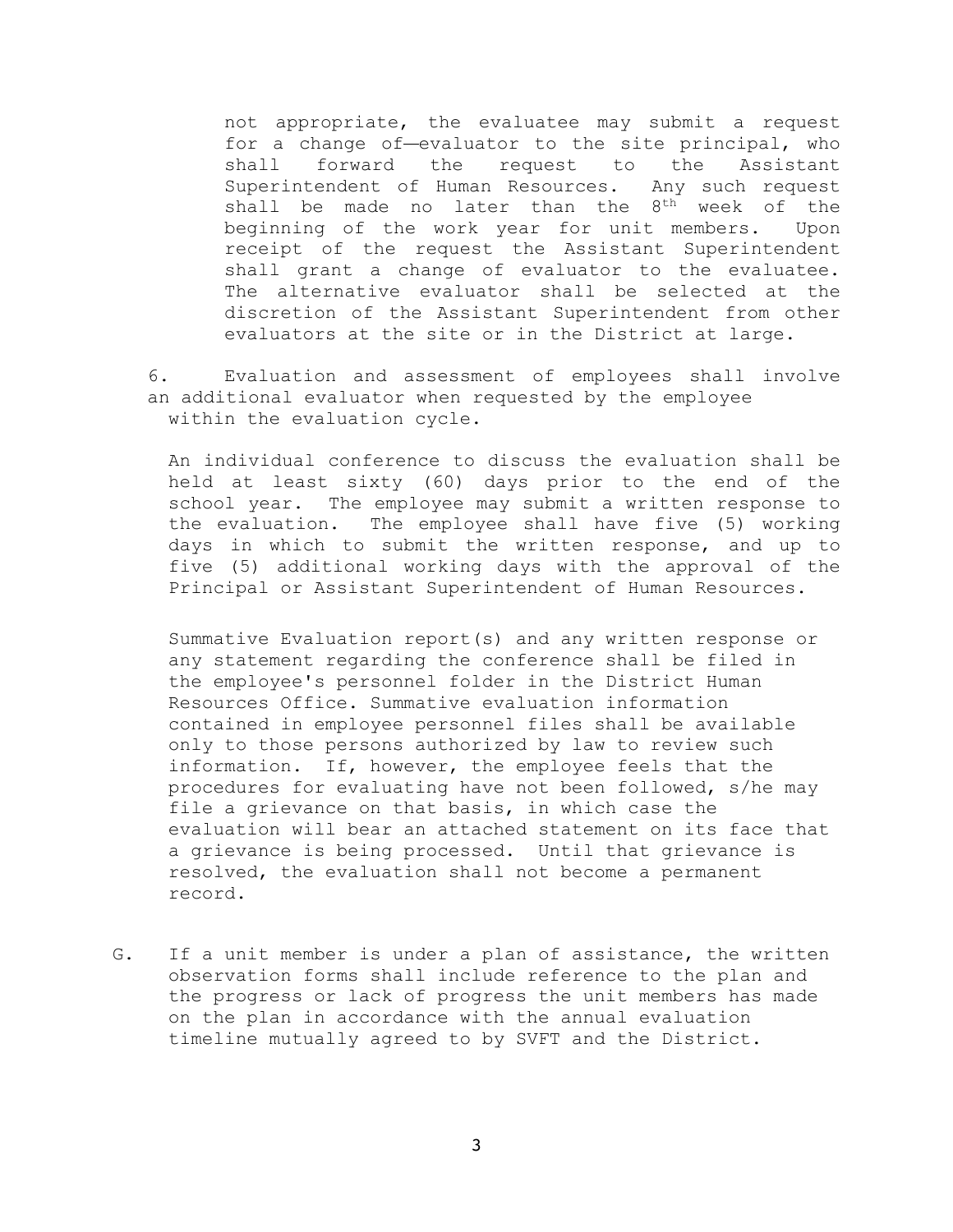- H. Summative evaluations of employees shall include the written observations, documentation, and plan(s) of assistance, if appropriate that include specific recommendations for any area which needs improvement or is unsatisfactory in performance. Statements included in the summative evaluations shall relate to established criteria as set forth in Sections D. and E. contained herein. Under no circumstances shall the evaluator use any information concerning an event of a derogatory nature of which the employee was not informed within twenty (20) working days of verifying the legitimacy of the precipitating event(s). Subsequently, one (1) or more conferences shall be held with the employee to assist him/her in correcting deficiencies previously noted. A record of such conferences, including deficiencies, which have been corrected, shall be prepared by the evaluator for the file of the evaluatee and a copy submitted to him/her.
	- 1. Any Summative Evaluation with one (1) or more of the California Standards for the Teaching Profession rated as "Unsatisfactory" shall be considered an overall rating of "Unsatisfactory". No unit member shall be given a "Needs Improvement" or "Unsatisfactory" rating for refusing to participate in professional development outside of the professional duty day or contracted work year.
	- 2. A permanent teacher receiving a Summative Evaluation with an overall rating of "Proficient" or better may, with the approval of the site administrator, participate in the alternative evaluation procedures provided pursuant to paragraphs L or N herein below.
	- 3. Each written formal observation shall include a classroom observation documented on the agreed upon observation form, documentation, and recommendation(s), if applicable, for any area which needs improvement.
		- a. Each formal-observation shall be followed by a post observation conference at which the teacher shall receive a copy of the completed formal observation report. If the observation report includes areas of unsatisfactory performance or needs improvement, the evaluator shall provide a written plan of assistance. The Plan of Assistance shall be jointly developed by the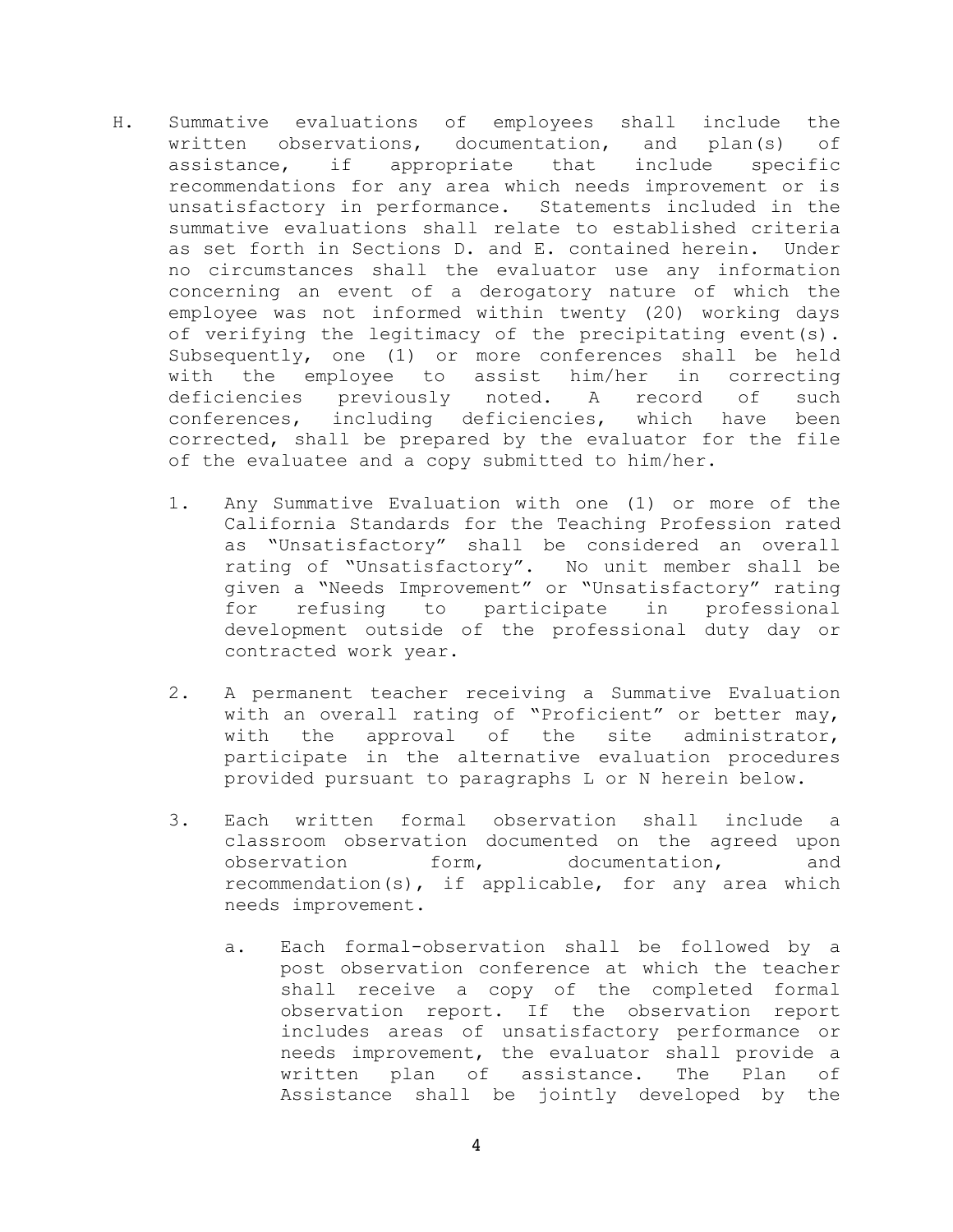evaluator and evaluatee. In the event an agreement cannot be reached on the Plan of Assistance after a mutual attempt to develop a joint plan, the evaluator shall make the ultimate decision on the Plan. The terms of the postobservation plan of assistance shall be reviewed by subsequent observation(s) and implemented at least twenty (20) days prior to the conference to discuss the summative evaluation report. If a third follow-up observation takes place after January  $31^{st}$ , the post observation conference may be combined with the summative evaluation conference. The post observation conference shall include a discussion of the observation, and the plan of assistance if applicable.

- b. Each post-observation conference should be held within ten (10) working days of the observation unless there are extenuating circumstances or there is mutual agreement between the evaluator and the teacher.
- c. The unit member may, until January 31 in the year, request verbally, which shall be confirmed in writing within 24 hours, a follow up observation by the evaluator which shall be granted. A post-observation conference shall also be held. If the performance needs improvement in any area, recommendation(s) shall be developed by the evaluator.
- d. All summative evaluations that have areas marked as "Needs Improvement" or "Unsatisfactory" shall include a plan of assistance. The Plan of Assistance shall be jointly developed by the evaluator and evaluatee. In the event an agreement cannot be reached on the Plan of Assistance after a mutual attempt to develop a joint plan, the evaluator shall make the ultimate decision on the Plan.
- I. These evaluation procedures shall be implemented in accordance with a calendar prepared annually by the District Human Resources Office. (*See Appendix D.)*
- J. Nothing contained herein shall preclude the right of the District to make additional observations or evaluations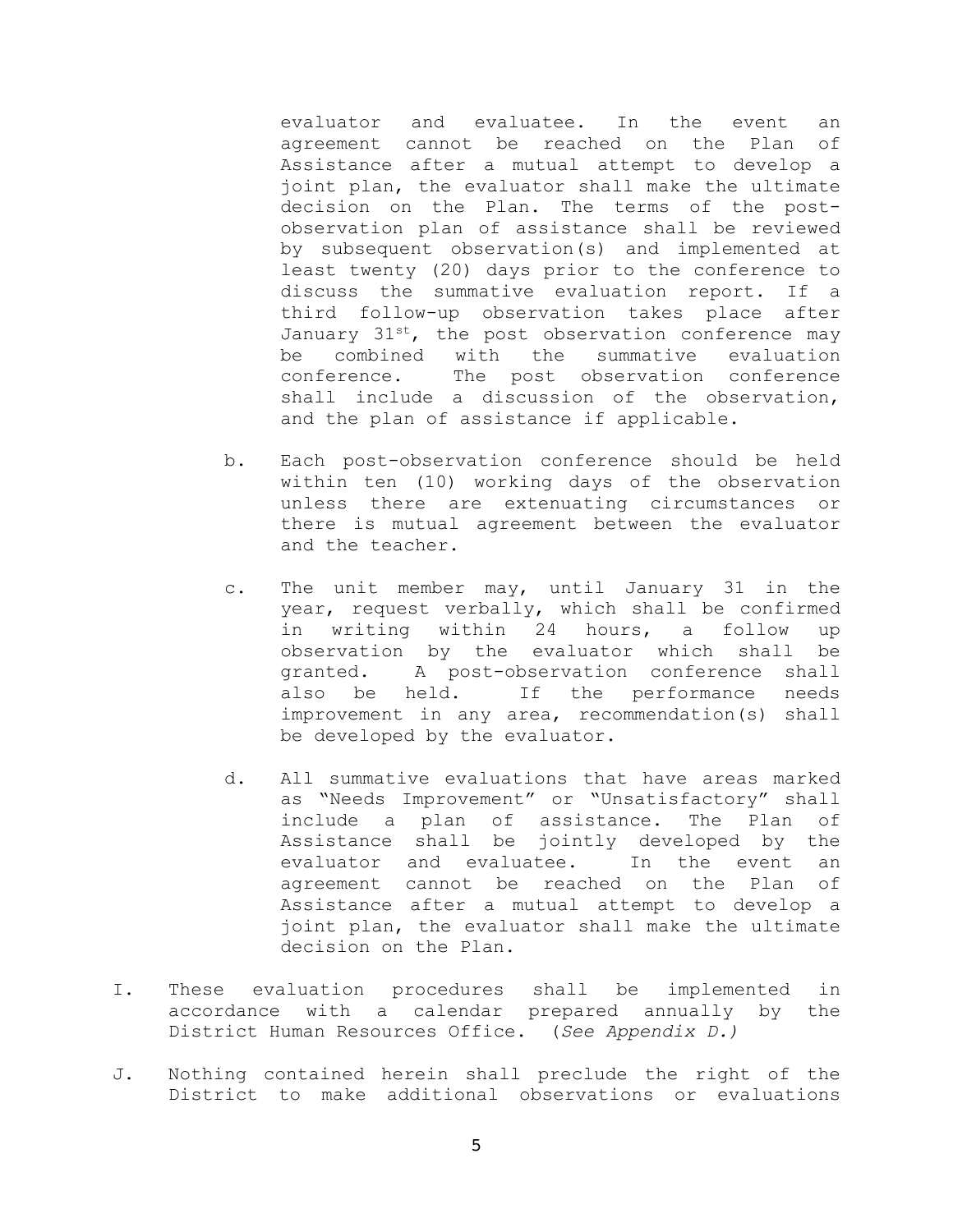during any year and/or implement plans of assistance for any employee during any year, when documented need exists for such a plan of assistance.

- K. The employee or a representative the employee has designated in writing may review with the Assistant Superintendent of Human Resources or their authorized designee, evaluation materials contained in the District Office personnel file before or after regularly assigned duties. Subsequent to receiving the first copy of the evaluation document free of charge, employees may secure additional copies of evaluation documents at the cost established in the District's policy on citizen access to public information.
- L. Subject to the provisions of Section I. above, permanent employees shall be evaluated every other year, and nonpermanent employees shall be evaluated each year. Permanent employees with more than ten (10) years in the District may be evaluated every five (5) years upon the mutual consent of the evaluator and the evaluatee. Either the evaluator or the employee may withdraw consent at any time to the five-year evaluation schedule. For full time permanent R.O.P. teachers, evaluations shall normally be done every other year. Part**-**time and probationary R.O.P. teachers shall be evaluated annually.
- M. Notices of Unsatisfactory Performance pursuant to Education Code section 44938 shall not be given to a permanent certificated employee unless the District has complied with provisions of paragraph G. above.

## N. **PEER EVALUATION PROCEDURE**

1. A permanent unit member with a minimum of ten (10) years of experience in the teaching profession with five (5) of those years as a permanent certificated employee in the District may, with the agreement of another permanent unit member with a minimum of five (5) years of experience in the District who is also scheduled for evaluation, participate in peer evaluation process subject to the following conditions: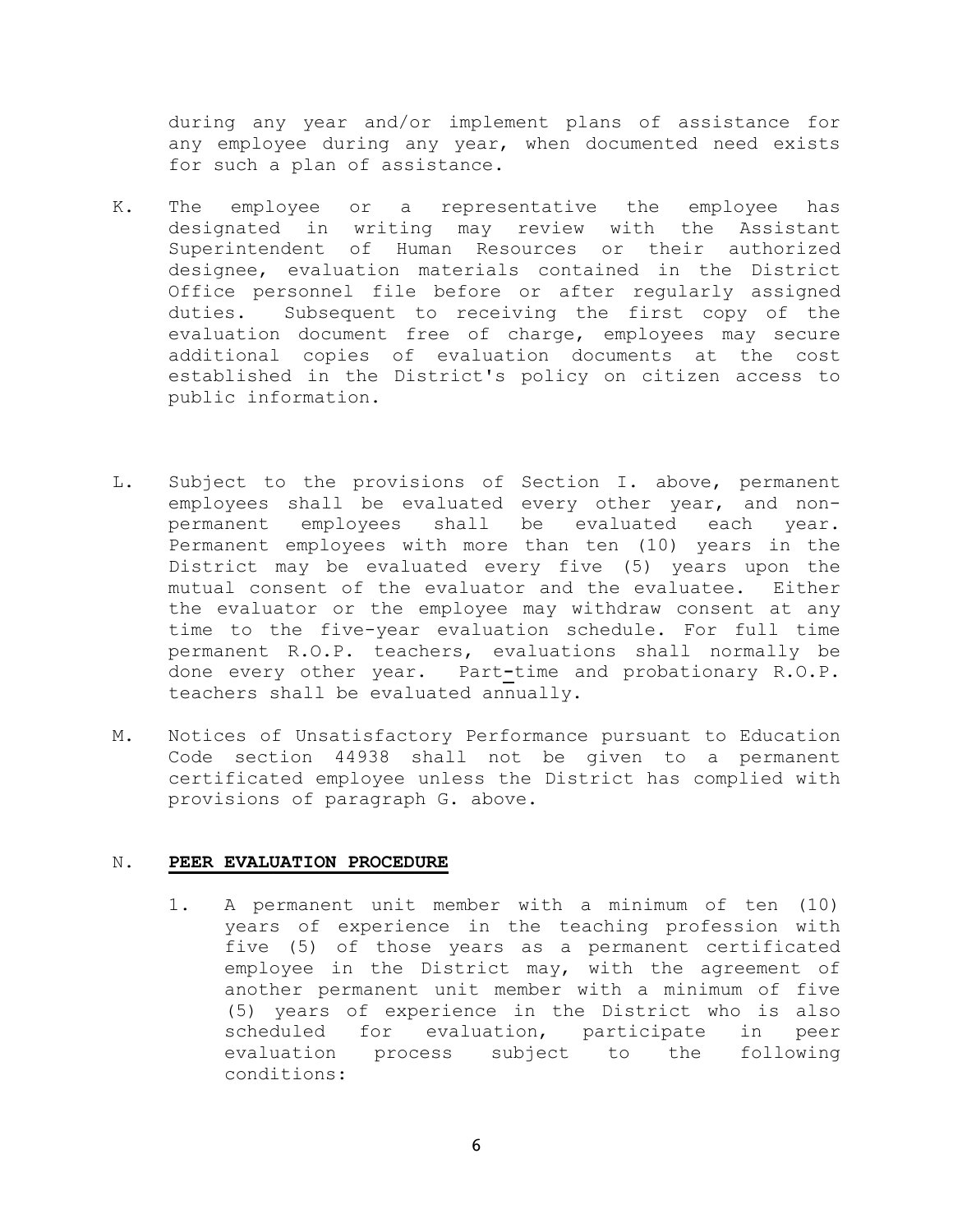- a. Each permanent unit member must have had an overall evaluation rating of "Proficient" or better during the last two (2) evaluation cycles.
- b. At the beginning of the school year in accordance with the agreed evaluation calendar for that year, those permanent unit members wishing to participate in the peer evaluation process must notify their respective evaluating administrator of their intent. The evaluating administrator shall either approve or deny any request within ten (10) school days.
- 2. At a pre-evaluation conference held in accordance with the District's evaluation calendar for the year, the peer evaluators and their evaluating administrator shall meet, discuss, and mutually agree upon the evaluation plan. The evaluation shall be on the forms negotiated by the District and SVFT.
- 3. Nothing above shall be construed to release evaluatee(s) from their normal job responsibilities, the need to adhere to State and District curriculum requirements and the teaching techniques outlined in the California Teaching Standards as described in the standard evaluation form, and the Education Code.
- 4. The peer evaluators shall present the results of the agreed-upon evaluation plans to their evaluating administrator. At a final evaluation conference with the evaluatees the evaluating administrator shall review the evaluation process and contents. If the evaluating administrator concurs, the evaluator shall finalize the evaluation process by signing the summary evaluation forms for inclusion in their respective personnel files. In the event that the evaluating administrator disagrees with the process or content the evaluator must attach a written statement outlining the reason for the disagreement. The evaluation, with the written attachment, will be submitted to the Assistant Superintendent of Human Resources. The Assistant Superintendent of Human Resources may authorize the administrator to conduct an evaluation the following year.
- 5. The evaluation plan may be modified by mutual agreement between the peer evaluatees and the